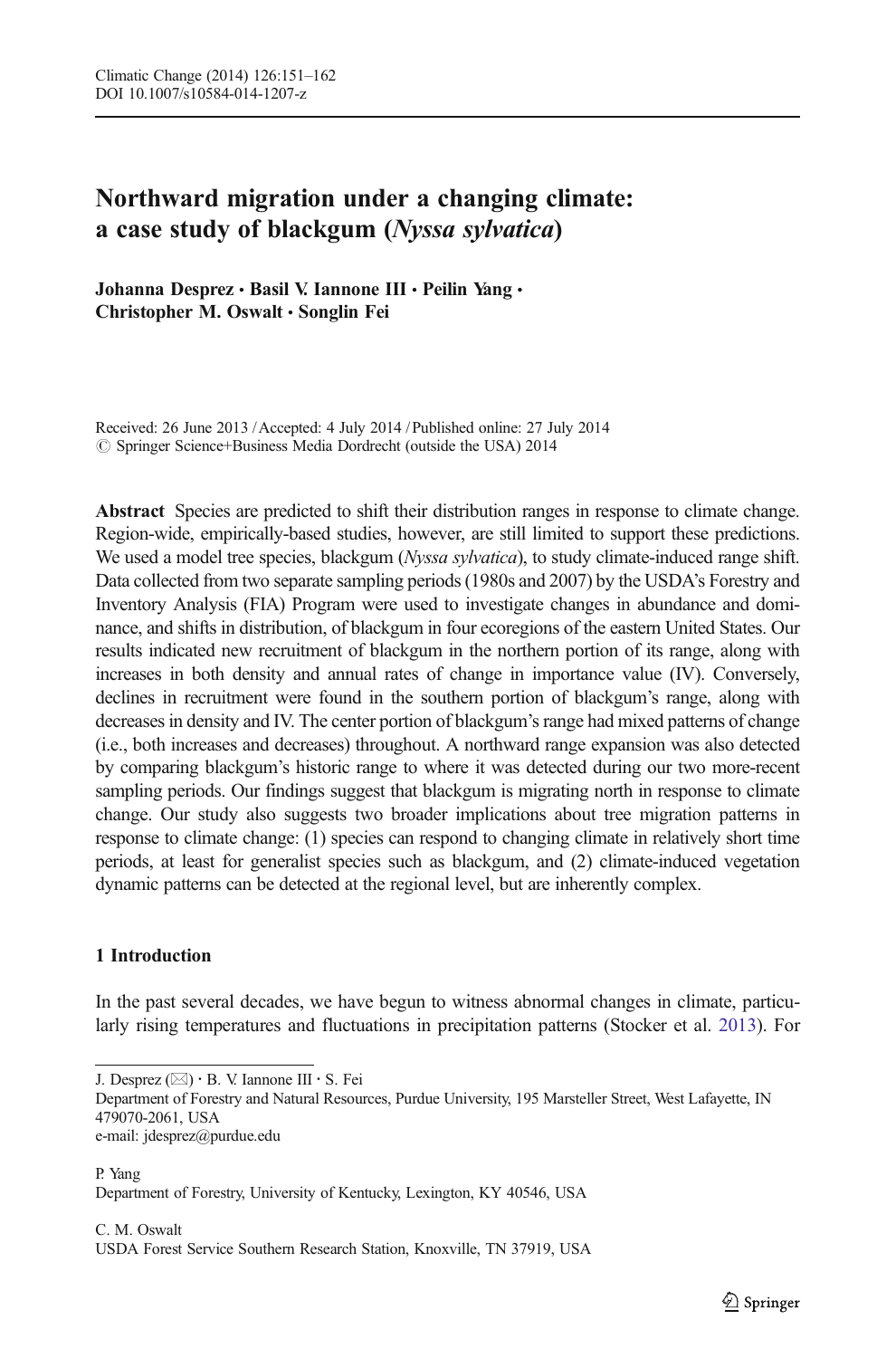example, in the last 50 years, within the United States, temperatures rose about 0.5 to 1.1  $^{\circ}$ C, with the most intensive warming occurring in the northern Midwest (Karl et al. [2009](#page-10-0)). Precipitation patterns in the United States have also become more variable, with increased precipitation occurring in both the Northeast and northern Midwest and decreased precipitation occurring in most of the Southeast (Karl et al. [2009](#page-10-0); Li et al. [2013\)](#page-10-0). These changes can impact species directly via physiological changes (Parmesan [2006](#page-11-0)) or indirectly by affecting the frequency and intensity of disturbance (Dale et al. [2001](#page-10-0)).

In response to climate change, species could either adapt, go extinct, or migrate to new habitats (Jump and Peñuelas [2005\)](#page-10-0). Migration is predicted because as climate change alters environments, habitats in higher latitudes are likely to become more hospitable, with the opposite occurring for habitats in lower latitudes (Chen et al. [2011;](#page-10-0) Parmesan [2006](#page-11-0); Zhu et al. [2012\)](#page-11-0). Current research has raised concerns that trees may have difficulty migrating in response to climate change because trees have relatively long life-spans (i.e., they cannot adapt quickly) and, at least for some tree species, have limited ability for long-distance dispersal (Engler et al. [2009;](#page-10-0) Jump and Peñuelas [2005](#page-10-0); Kelly and Goulden [2008](#page-10-0); Lindner et al. [2010\)](#page-10-0). As trees provide valuable ecosystem services, further research is needed to better understand whether trees are or will be able to migrate fast enough to keep pace with climate change (Gonzalez et al. [2005](#page-10-0)).

The small number of empirical studies examining latitudinal range shifts of trees in the United States have had inconsistent results. For example, Woodall et al. ([2009](#page-11-0)) concluded that there was only evidence of northern migration in the northern tree species. Conversely, Zhu et al. [\(2012\)](#page-11-0) concluded that trees showed no range expansion in response to climate change. To further clarify whether tree species in the eastern United States are responding to climate change by migrating, it would be beneficial to examine species'spatial and temporal dynamic in more detail. We propose an in-depth case study of species responses to climate change using blackgum (Nyssa sylvatica) as a model species.

Blackgum is an ideal model species for this study for the following reasons. Blackgum is a generalist species as illustrated by the fact that it can be found in 35 types of forests throughout the eastern United States (Burns and Honkala [1990;](#page-10-0) Fridley et al. [2007](#page-10-0)), suggesting it has the capability to migrate to higher latitudes since it is unlikely to be constrained by different forest types. Further, blackgum seeds are primarily avian dispersed (Abrams [2007](#page-9-0)), making migration relatively easier. Blackgum is also resilient to multiple forms of short-term disturbances, including drought, fire, flood, wind, and hurricanes (Augé and Moore [2002](#page-10-0); Conner et al. [2011](#page-10-0); Harcombe et al. [2009](#page-10-0); Hutchinson et al. [2012;](#page-10-0) Keeley [1979;](#page-10-0) Orwig and Abrams [1997\)](#page-11-0), allowing us to control for the effects of short-term disturbances in our investigation. Furthermore, blackgum typically represents 1 to 2 % of the canopy in its associated forest types and has maintained this level of presence for at least 300 to 400 years (Abrams [2007](#page-9-0)). Such stability enables us to control for the potential effects of interspecific competition. More importantly, blackgum growth and recruitment have been found to respond to variations in precipitation and temperature (Abrams and Black [2000;](#page-9-0) Abrams et al. [2001;](#page-10-0) Hanson et al. [2001](#page-10-0); Ibáñez et al. [2007\)](#page-10-0), meaning that blackgum should respond to the changing climate. Finally, blackgum is not a valuable timber species (Abrams et al. [2001](#page-10-0)), suggesting that detected changes are not directly related to timber management.

The specific objective of our study was to determine if notable responses of blackgum to recent climate change exist by investigating (1) the changes in the abundance and/or dominance of blackgum within the forests of the eastern United States and (2) the potential northward expansion of blackgum's distribution range.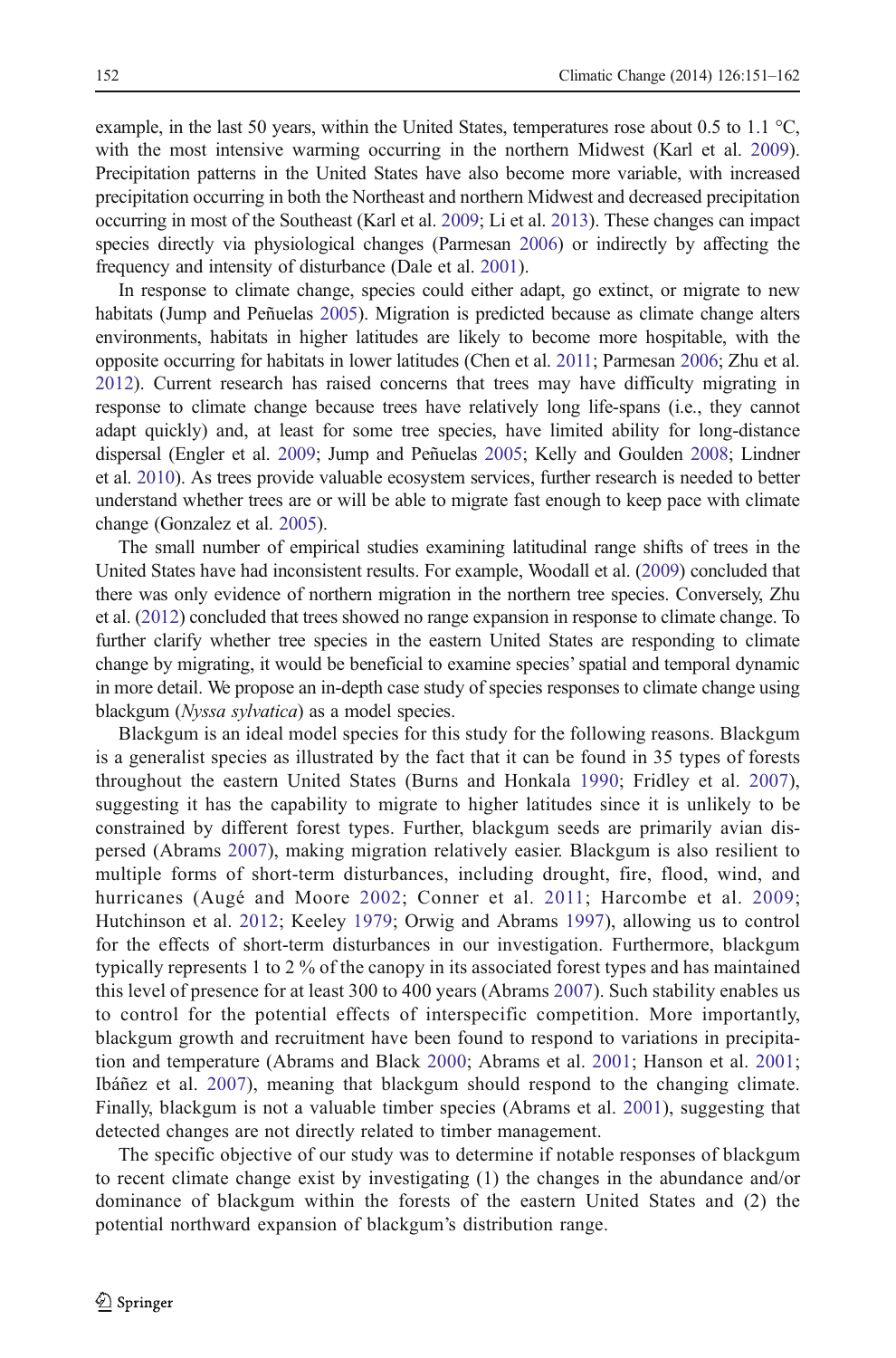#### <span id="page-2-0"></span>2 Methods

# 2.1 Study overview

To meet the above objective, we used data collected by the United States Department of Agriculture's Forest Inventory and Analysis (FIA) Program. The FIA program collects data recurrently from a grid of permanent plots with an intensity of approximately one plot per 2,430-ha (6,000 ac) throughout the forests of the United States (Bechtold and Patterson [2005](#page-10-0)), allowing for the detection of spatiotemporal trends in forest resources. We obtained countylevel data  $(N=2,625)$  counties) pertaining to blackgum abundance at two separate sampling periods encompassing 37 states located within four ecoregions of the eastern United States (Bailey et al. [1994](#page-10-0)): the Northern Hardwood Region (NHR), the Central Hardwood Region (CHR), the Southern Pine-Hardwood Region (SPHR), and the Forest-Prairie Transition Region (FPTR) (Fig. 1).



Fig. 1 Spatial variability in rate of change of the importance value  $[\Delta IV = (IV_{sp2} - IV_{sp1})$  / number of years between SP1 and SP2] of blackgum across the four ecoregions of the eastern United States. NHR = Northern Hardwood Region, CHR = Central Hardwood Region, SPHR = Southern-Pine Hardwood Region and FPTR = Forest-Prairie Transition Region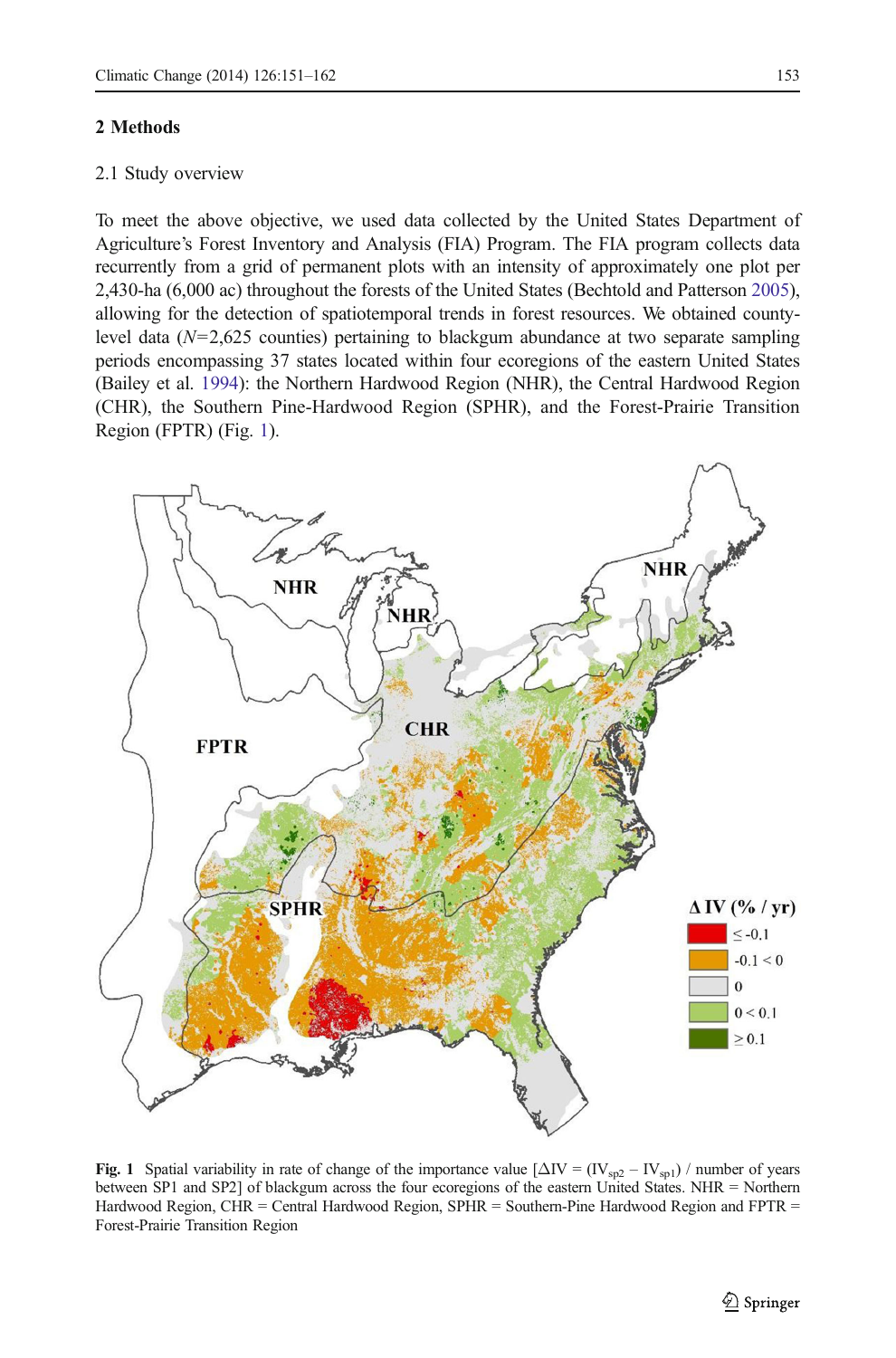#### 2.2 Data collection

Data from two separate sampling periods were used to estimate changes in response variables. Sample period one (SP1) was defined as the first year after 1980 in which data on blackgum were collected. The exact time of this data collection varied among states and ranged from 1980 to 1995. Sample period two (SP2) was completed in all states in 2007. The time interval between SP1 and SP2, therefore, varied among states and ranged between 8 and 24 years  $(mean = 16.4 \text{ years}).$ 

To estimate abundance and dominance at the county level for each sample period, we obtained the total number and volume of live blackgum in each county, and from these values we calculated stem density, volume, and importance values (IVs). Only live individuals having diameters greater than or equal to 2.54 cm (1 in) were included in these estimates. The stem density for each county was calculated by dividing the total number of blackgum trees in that county by the hectares of timberland found in the same county. Volume per ha was equivalently calculated, i.e., total volume/forested area. Importance value of blackgum in each county was calculated for both sample periods following Curtis and McInt[osh \(1](#page-10-0)951):

$$
IV = \frac{\left(\frac{Total \; blackgum \; stems}{Total \; live \; stems} + \frac{Total \; blackgum \; volume}{Total \; volume}\right) * 100}{2}
$$

In addition, we used the number of blackgum individuals in each of the five smallest DBH (diameter at breast height) classes defined by the FIA Program (ranging from 2.54 to 27.96 cm; 1 to 11 in). We used this information to evaluate how changes in the density of younger trees (assuming a simple positive relationship between age and size) contributed to the overall changes in density detected for each ecoregion.

#### 2.3 Data analysis

Two data points (i.e., two counties) were excluded from our analysis due to abnormal decrease  $(6,210 \text{ to } 0 \text{ m}^3/\text{ha})$  and increase  $(0 \text{ to } 2,320 \text{ stems/ha})$  between the two survey periods, potentially caused by data collection/entry errors.

We used a Wilcoxon sign-rank test to detect changes in density, volume, and IV values between SP2 and SP1 for each ecoregion, as our data did not meet the assumption of normality. We conducted a spatial interpolation using the "Kriging" tool in ArcMap v. 10.2 (ESRI, Redlands, CA) to visualize the spatial variability in the annual rate at which IV values change across the entire study region. To do so, we first calculated the differences between SP2 and SP1 in IV values (i.e.,  $IV_{sp2} - IV_{sp1}$ ) for each county and then divided these differences by the number of years between SP1 and SP2 for each county. We then assigned these resulting values (%/year) to the centroid of their respective county and constructed the interpolation surface from these values using a 12-point (i.e., county) search radius limited to areas both having forest cover and within Little's [\(1971\)](#page-10-0) historic estimate of blackgum range. We then tabulated the number of raster cells in each ecoregion that experienced increasing, decreasing, or stable IV values.

To determine the extent to which changes in density for the small DBH class contributed to overall changes in density within each ecoregion, we calculated differences in the stem densities of each DBH class between SP2 (2011) and SP1 (1980s) (i.e., Density<sub>sp2</sub> – Density<sub>sp1</sub>) for all counties, and then graphed the mean and standard error of these differences. To investigate whether the range of blackgum has expanded, we mapped the counties where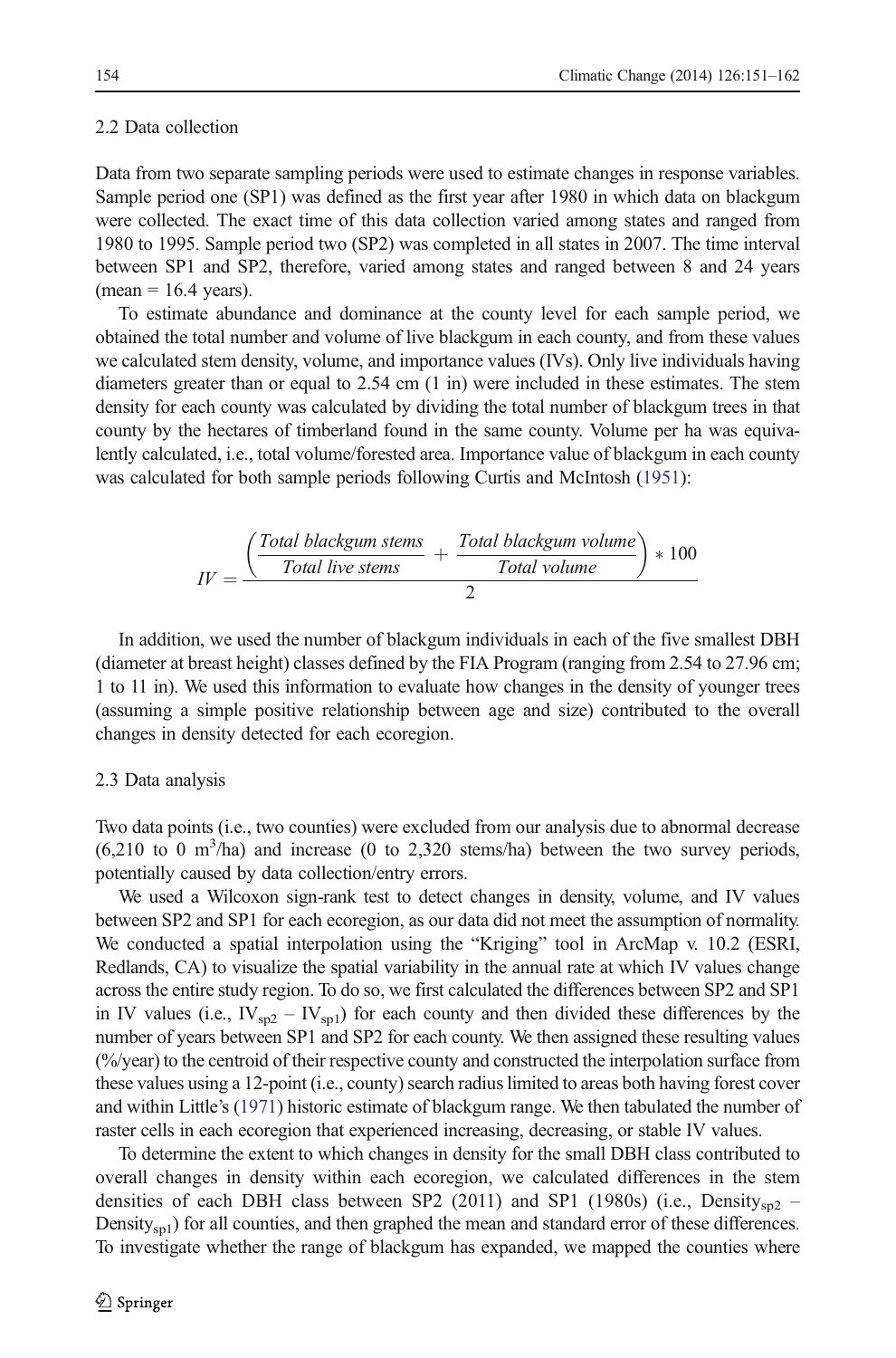blackgum was detected in SP1 and SP2 and compared to Little's ([1971](#page-10-0)) blackgum historic distribution map, which were based on both forest surveys and other historical records.

## 3 Results

Abundance and dominance of blackgum has experienced notable changes in three of the four ecoregions (Table [1\)](#page-5-0). In the Northern Hardwood region (NHR), blackgum density tripled and was statistically significant, while blackgum volume decreased (17 %), but not statistically significantly, and blackgum importance (IV) remained constant (P-values of Wilcoxon tests for volume and IV  $\geq 0.28$ ). The large increase in density suggests that new recruitment was occurring in the NHR. In the Central Hardwood region (CHR), density had a slight, nonsignificant increase (P-value  $= 0.45$ ), while volume and IV had significant increases (16 and 10 %, respectively) (Table [1](#page-5-0)). These patterns suggest no net changes in density, but rather that the blackgum trees present in this region are increasing in size. In the Southern-Pine Hardwood region (SPHR), we found both blackgum density and IV decreased significantly by 5 %, while blackgum volume increased significantly by 15 % (Table [1](#page-5-0)), suggesting some mortality and growth of the surviving trees. In the Forest-Prairie Transition region (FTPR), while we found decreases in blackgum density, volume, and IV, none of these changes were statistically significant (P-values  $\geq$  0.20) (Table [1\)](#page-5-0).

The Kriging analysis revealed complex patterns in the annual change of blackgum's importance value  $(\Delta IV)$  both within and across each ecoregion (Fig. [1](#page-2-0)). Although the spatial coverage of blackgum in the NHR was small, a large portion (30.0 %) of the area covered by blackgum experienced an increase in IV, while 69.1 % of the area remained at the same level, only a small portion of the area (0.9 %) experienced decreases (range  $(\frac{\%}{\gamma r}) = -0.02, 0.34$ ). Changes of blackgum abundance in the CHR, were both spatially heterogeneous and highly variable (range  $(\frac{\%}{yr}) = -0.41, 0.78$ ). Over a quarter (27.2 %) of the region experienced increases characterized by small concentrated areas scattered throughout the region; while 14.7 % of the region experienced decreases in IV, similarly scattered throughout the region. Although nearly half (44.9 %) of the SPHR experienced no change in annual change in IV, the change that did occur was both highly variable (range  $(\frac{\%}{yr}) = -0.70, 0.38$ ) and spatially aggregated. An extensive area (35.9 %) in the western half of SPHR experienced a high level of decrease in annual change in IV. Over 10 % annual decline in IV was observed in a highly aggregated area of southern Mississippi and Louisiana. In contrast, 19.2 % of the SPHR, primarily in the eastern half of the region experienced a gain in blackgum abundance. As with the NHR, the portion of the FPTR containing blackgum was small. Nonetheless, the majority of this area experienced either increases (20.3 %) or no change (73.5 %) in  $\Delta IV$  (range (%/yr)  $=-0.07, 0.14$ .

Measuring changes in density of blackgum belonging to small DBH classes revealed that the largest changes in density of smaller blackgum individuals occurred within the NHR and CHR (Fig. [2](#page-6-0)). In the NHR, blackgum in all DBH classes experienced an increase in density with the largest increases occurring in the two smallest DBH classes (2.54–12.70 cm; 1–5 in). In the CHR, there was a large decrease in density in the smallest DBH class (2.54–7.62 cm; 1– 3 in), but small increases in all the others. In the SPHR, each DBH class experienced (2.24– 27.94; 1–11 in) a decrease in density, although these decreases were minor. In the FPTR, the smallest DBH class (2.54–7.62 cm; 1–3 in) experienced a slight decrease in density, while all others experienced slight increases.

We found blackgum had a more northward distribution compared to its historical range as estimated by Little ([1971](#page-10-0)) (Fig. [3](#page-7-0)). These newly established counties occurred primarily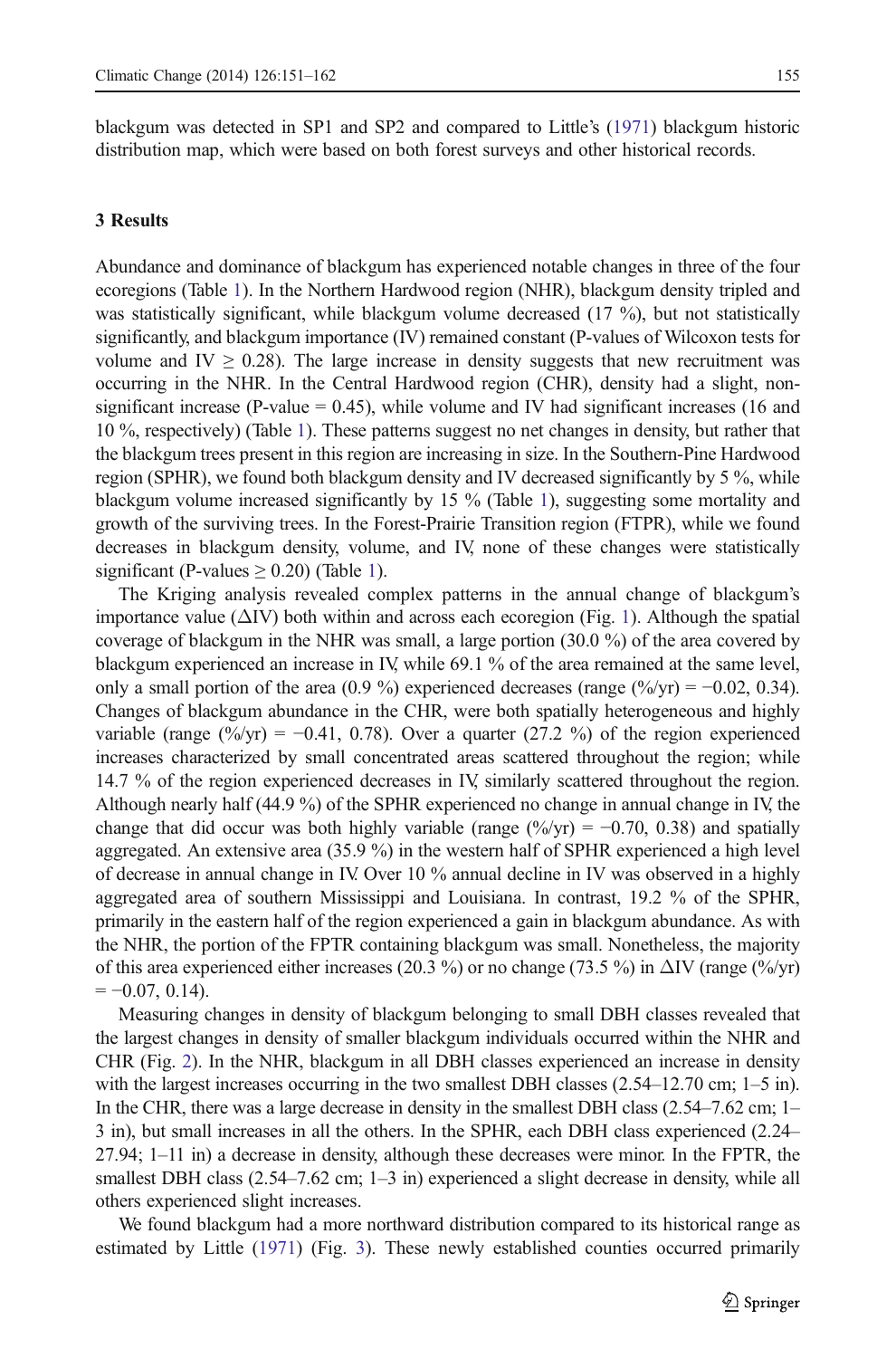<span id="page-5-0"></span>

|           |                 | nsity (stems/ha) median (min, max) |              | Volume (m <sup>3</sup> /ha) median (min, max) | IV median (min, max) |                      |
|-----------|-----------------|------------------------------------|--------------|-----------------------------------------------|----------------------|----------------------|
| Ecoregion | SP <sub>1</sub> | SP <sub>2</sub>                    | SPI          | SP <sub>2</sub>                               | SPI                  | SP <sub>2</sub>      |
| NHR       | ), 113)         | $3(0, 227)$ *                      | 6(0, 87)     | 5 (0, 122)                                    | 0.1(0.0, 2.3)        | 0.1(0.0, 4.5)        |
| Ë         | (0, 953)        | 95 (0, 1144)                       | 89 (0, 892)  | $103(0, 4103)$ ***                            | 2.0(0.0, 12.0)       | $2.2(0.0, 23.2)$ **  |
| SPHR      | (0, 787)<br>89  | 84 (0, 710)*                       | 66 (0, 1058) | 75 (0, 3099)**                                | 1.6(0.0, 20.2)       | $1.5(0.0, 12.5)$ *** |
|           | ), 219)         | 2(0, 251)                          | 28 (0, 140)  | 8 (0, 309)                                    | 0.4(0.0, 6.1)        | 0.1(0.0, 5.6)        |

| ١<br><b>.</b><br>$\begin{array}{c} \n\bullet & \bullet & \bullet & \bullet \\ \n\bullet & \bullet & \bullet & \bullet \\ \n\bullet & \bullet & \bullet & \bullet \end{array}$<br>֦֧֦֧֦֧֦֧֦֧֢֛֦֧֪֦֪֪֪֪֪֦֧֪֪֪֪֪֪֪֪֪֪֪֪֪֪֪֪֪֪֪֪֪֚֚֚֚֚֚֚֬֜֓֡֬֓֡֬֓֓֞֡֟֓֡֬֓֓֞֡֓֓֞֡֬֓֓֓֞֡֬<br>ļ<br>ļ |
|-------------------------------------------------------------------------------------------------------------------------------------------------------------------------------------------------------------------------------------------------------------------------------|
|                                                                                                                                                                                                                                                                               |
|                                                                                                                                                                                                                                                                               |
|                                                                                                                                                                                                                                                                               |
|                                                                                                                                                                                                                                                                               |
|                                                                                                                                                                                                                                                                               |
|                                                                                                                                                                                                                                                                               |
|                                                                                                                                                                                                                                                                               |
|                                                                                                                                                                                                                                                                               |
|                                                                                                                                                                                                                                                                               |
|                                                                                                                                                                                                                                                                               |
|                                                                                                                                                                                                                                                                               |
|                                                                                                                                                                                                                                                                               |
|                                                                                                                                                                                                                                                                               |
|                                                                                                                                                                                                                                                                               |
|                                                                                                                                                                                                                                                                               |
|                                                                                                                                                                                                                                                                               |
|                                                                                                                                                                                                                                                                               |
|                                                                                                                                                                                                                                                                               |
|                                                                                                                                                                                                                                                                               |
|                                                                                                                                                                                                                                                                               |
|                                                                                                                                                                                                                                                                               |
|                                                                                                                                                                                                                                                                               |
|                                                                                                                                                                                                                                                                               |
|                                                                                                                                                                                                                                                                               |
|                                                                                                                                                                                                                                                                               |
|                                                                                                                                                                                                                                                                               |
|                                                                                                                                                                                                                                                                               |
|                                                                                                                                                                                                                                                                               |
|                                                                                                                                                                                                                                                                               |
|                                                                                                                                                                                                                                                                               |
|                                                                                                                                                                                                                                                                               |
|                                                                                                                                                                                                                                                                               |
|                                                                                                                                                                                                                                                                               |
|                                                                                                                                                                                                                                                                               |
|                                                                                                                                                                                                                                                                               |
|                                                                                                                                                                                                                                                                               |
|                                                                                                                                                                                                                                                                               |
|                                                                                                                                                                                                                                                                               |
|                                                                                                                                                                                                                                                                               |
|                                                                                                                                                                                                                                                                               |
|                                                                                                                                                                                                                                                                               |
|                                                                                                                                                                                                                                                                               |
|                                                                                                                                                                                                                                                                               |
|                                                                                                                                                                                                                                                                               |
|                                                                                                                                                                                                                                                                               |
|                                                                                                                                                                                                                                                                               |
|                                                                                                                                                                                                                                                                               |
|                                                                                                                                                                                                                                                                               |
|                                                                                                                                                                                                                                                                               |
|                                                                                                                                                                                                                                                                               |
|                                                                                                                                                                                                                                                                               |
|                                                                                                                                                                                                                                                                               |
|                                                                                                                                                                                                                                                                               |
|                                                                                                                                                                                                                                                                               |
|                                                                                                                                                                                                                                                                               |
|                                                                                                                                                                                                                                                                               |
|                                                                                                                                                                                                                                                                               |
|                                                                                                                                                                                                                                                                               |
|                                                                                                                                                                                                                                                                               |
|                                                                                                                                                                                                                                                                               |
|                                                                                                                                                                                                                                                                               |
|                                                                                                                                                                                                                                                                               |
|                                                                                                                                                                                                                                                                               |
|                                                                                                                                                                                                                                                                               |
|                                                                                                                                                                                                                                                                               |
|                                                                                                                                                                                                                                                                               |
|                                                                                                                                                                                                                                                                               |
|                                                                                                                                                                                                                                                                               |
|                                                                                                                                                                                                                                                                               |
|                                                                                                                                                                                                                                                                               |
|                                                                                                                                                                                                                                                                               |
|                                                                                                                                                                                                                                                                               |
|                                                                                                                                                                                                                                                                               |
|                                                                                                                                                                                                                                                                               |
|                                                                                                                                                                                                                                                                               |
|                                                                                                                                                                                                                                                                               |
|                                                                                                                                                                                                                                                                               |
|                                                                                                                                                                                                                                                                               |
|                                                                                                                                                                                                                                                                               |
|                                                                                                                                                                                                                                                                               |
|                                                                                                                                                                                                                                                                               |
|                                                                                                                                                                                                                                                                               |
|                                                                                                                                                                                                                                                                               |
|                                                                                                                                                                                                                                                                               |
|                                                                                                                                                                                                                                                                               |
|                                                                                                                                                                                                                                                                               |
|                                                                                                                                                                                                                                                                               |
|                                                                                                                                                                                                                                                                               |
|                                                                                                                                                                                                                                                                               |
|                                                                                                                                                                                                                                                                               |
|                                                                                                                                                                                                                                                                               |
|                                                                                                                                                                                                                                                                               |
|                                                                                                                                                                                                                                                                               |
|                                                                                                                                                                                                                                                                               |
|                                                                                                                                                                                                                                                                               |
|                                                                                                                                                                                                                                                                               |
|                                                                                                                                                                                                                                                                               |
|                                                                                                                                                                                                                                                                               |
|                                                                                                                                                                                                                                                                               |
|                                                                                                                                                                                                                                                                               |
|                                                                                                                                                                                                                                                                               |
|                                                                                                                                                                                                                                                                               |
|                                                                                                                                                                                                                                                                               |
|                                                                                                                                                                                                                                                                               |
|                                                                                                                                                                                                                                                                               |
|                                                                                                                                                                                                                                                                               |
|                                                                                                                                                                                                                                                                               |
|                                                                                                                                                                                                                                                                               |
|                                                                                                                                                                                                                                                                               |
|                                                                                                                                                                                                                                                                               |
|                                                                                                                                                                                                                                                                               |
|                                                                                                                                                                                                                                                                               |
|                                                                                                                                                                                                                                                                               |
|                                                                                                                                                                                                                                                                               |
|                                                                                                                                                                                                                                                                               |
|                                                                                                                                                                                                                                                                               |
|                                                                                                                                                                                                                                                                               |
|                                                                                                                                                                                                                                                                               |
|                                                                                                                                                                                                                                                                               |
|                                                                                                                                                                                                                                                                               |
| ś                                                                                                                                                                                                                                                                             |
| Į                                                                                                                                                                                                                                                                             |

Transition Region. Values with asterisks signify statistically different values between SP1 and SP2 as determined using a Wilcoxon sign-rank test. \* P-value < 0.10; \*\* P-value < 0.05;<br>\*\*\* P-value < 0.01 Transition Region. Values with asterisks signify statistically different values between SP1 and SP2 as determined using a Wilcoxon sign-rank test. \* P-value < 0.10; \*\* P-value < 0.05; \*\*\* P-value < 0.01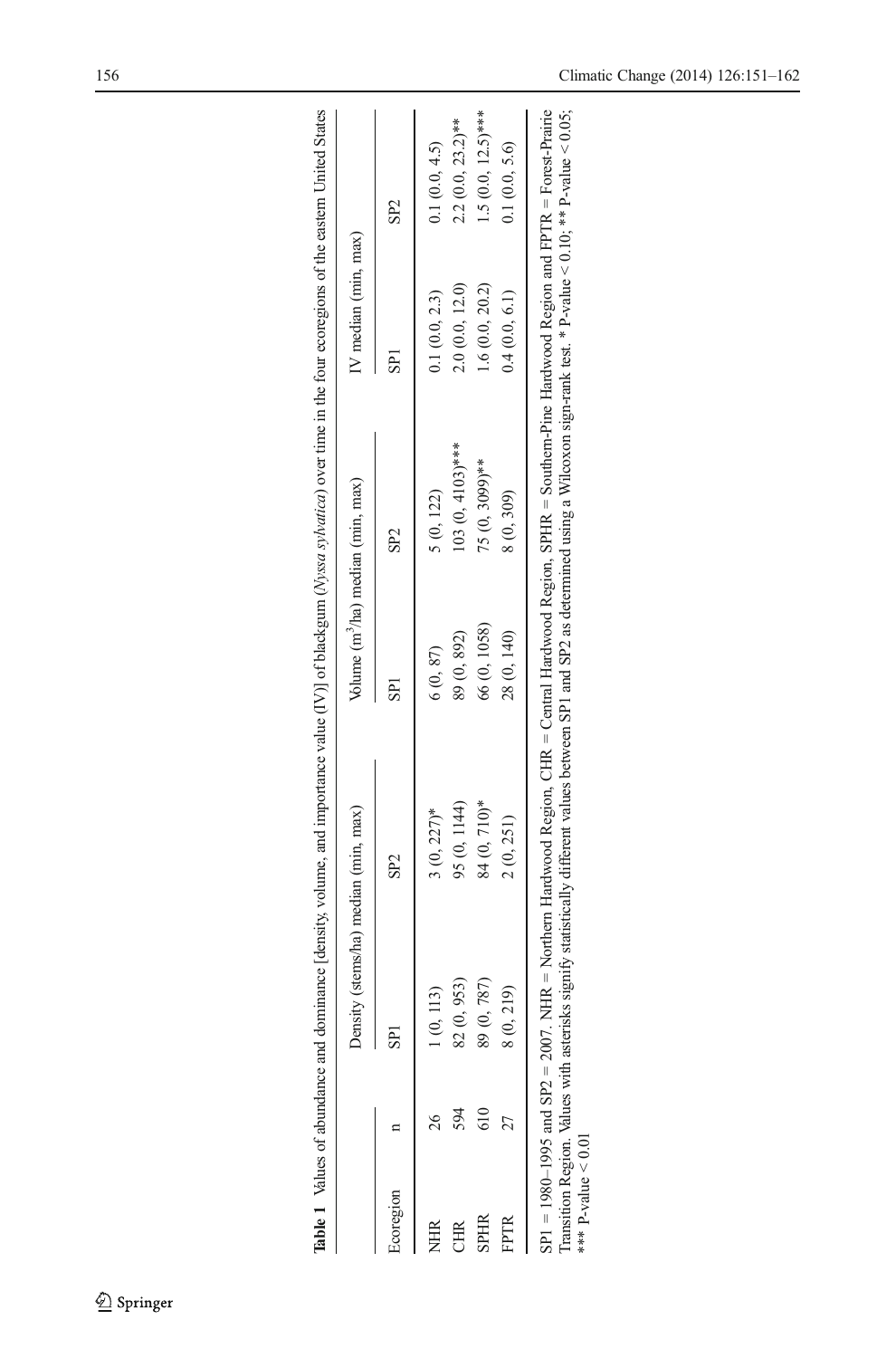<span id="page-6-0"></span>

Fig. 2 The changes in density of blackgum individuals belonging to the five DBH classes less than 27.94 cm (11 in) between SP1 (1980–1995) and SP2 (2011). DBH classes defined by the USDA Forest Service. NHR = Northern Hardwood Region, CHR = Central Hardwood Region, SPHR = Southern-Pine Hardwood Region and FPTR = Forest-Prairie Transition Region

beyond the northern boundary of blackgum's historic range, specifically along both the CHR-FPTR and CHR-NHR borders. We detected no such expansion southward either into southern Louisiana or Florida.

# 4 Discussion

## 4.1 Evidence of range shift and northward expansion

Our analyses revealed two lines of evidence that blackgum's native range is shifting northward. First, we found evidence of a northerly shift in blackgum recruitment. In the northern hardwood region (NHR), we detected statistically significant increases in blackgum density (Table [1](#page-5-0)), attributed to recent large increases in younger blackgum individuals (i.e., to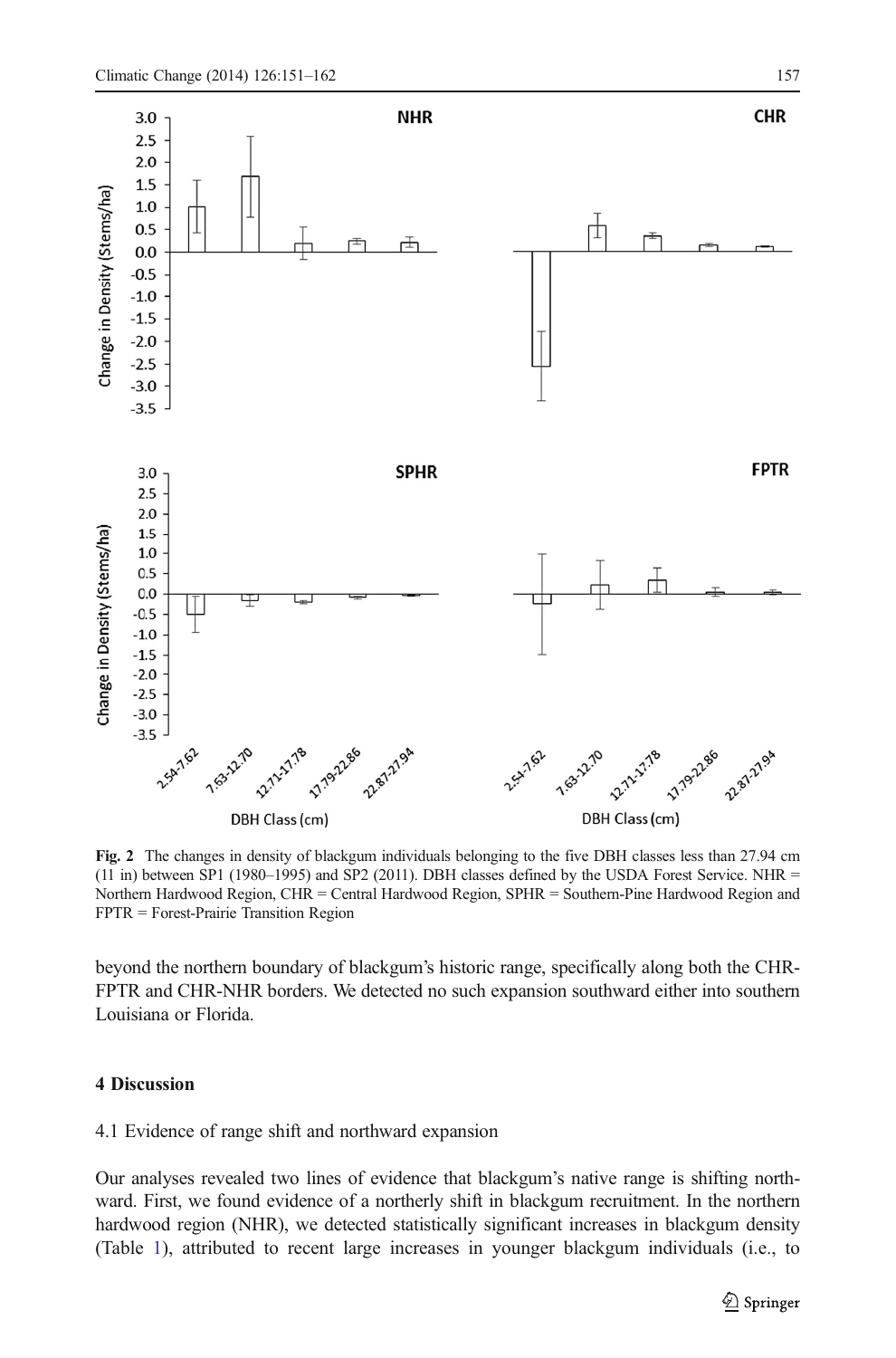<span id="page-7-0"></span>

Fig. 3 Blackgum's current distribution as determined by its presence at the county level in SP1 (1980–1995), SP2 (2011), and both SP1 and SP2 in comparison to its historical range as estimated by Little ([1971](#page-10-0)). NHR  $=$ Northern Hardwood Region, CHR = Central Hardwood Region, SPHR = Southern-Pine Hardwood Region and FPTR = Forest-Prairie Transition Region

recruitment; Fig. [2](#page-6-0)). Much of the NHR also had positive rates of change in blackgum importance value (Fig. [1\)](#page-2-0). New recruitment in the northern portion of blackgum's range was also detected in another stand-level study where the proportion of blackgum in the understory tripled from 2 to 6 % from 1936 to 2006 (Schuster et al. [2008\)](#page-11-0). In the southern pine hardwood region (SPHR), we found decreases in both density and IV (Table [1](#page-5-0)) related to an overall decline in blackgum recruitment and increased mortality (Fig. [2](#page-6-0)). Furthermore, we detected an expansive area having negative rates of change in blackgum importance value (Fig. [1\)](#page-2-0). The increase in volume that we detected in the SPHR is likely attributed to the increased growth of surviving mature blackgum individuals.

The dynamics of blackgum in the central hardwood and forest-prairie transition regions (CHR and FPTR, respectively) were mixed. In the CHR, despite finding increases in volume and importance (Table [1](#page-5-0)), as well as slight increases in density for most DBH classes, we detected a large decline in the density of the smallest DBH class (Fig. [2](#page-6-0)) and spatially heterogeneous and highly variable patterns in rates of change in blackgum importance value (Fig. [1\)](#page-2-0); thus, suggesting declines or at least highly inconsistent patterns in recruitment. This inconsistent pattern of recruitment was also detected in a stand-level study within the CHR where blackgum seedlings and saplings were only detected in one of four studied locations (Siderhurst et al. [2012](#page-11-0)). The trend in FPTR was even less clear; although we detected decreases in density, volume, and importance, none of these decreases were statistically significant (Table [1\)](#page-5-0).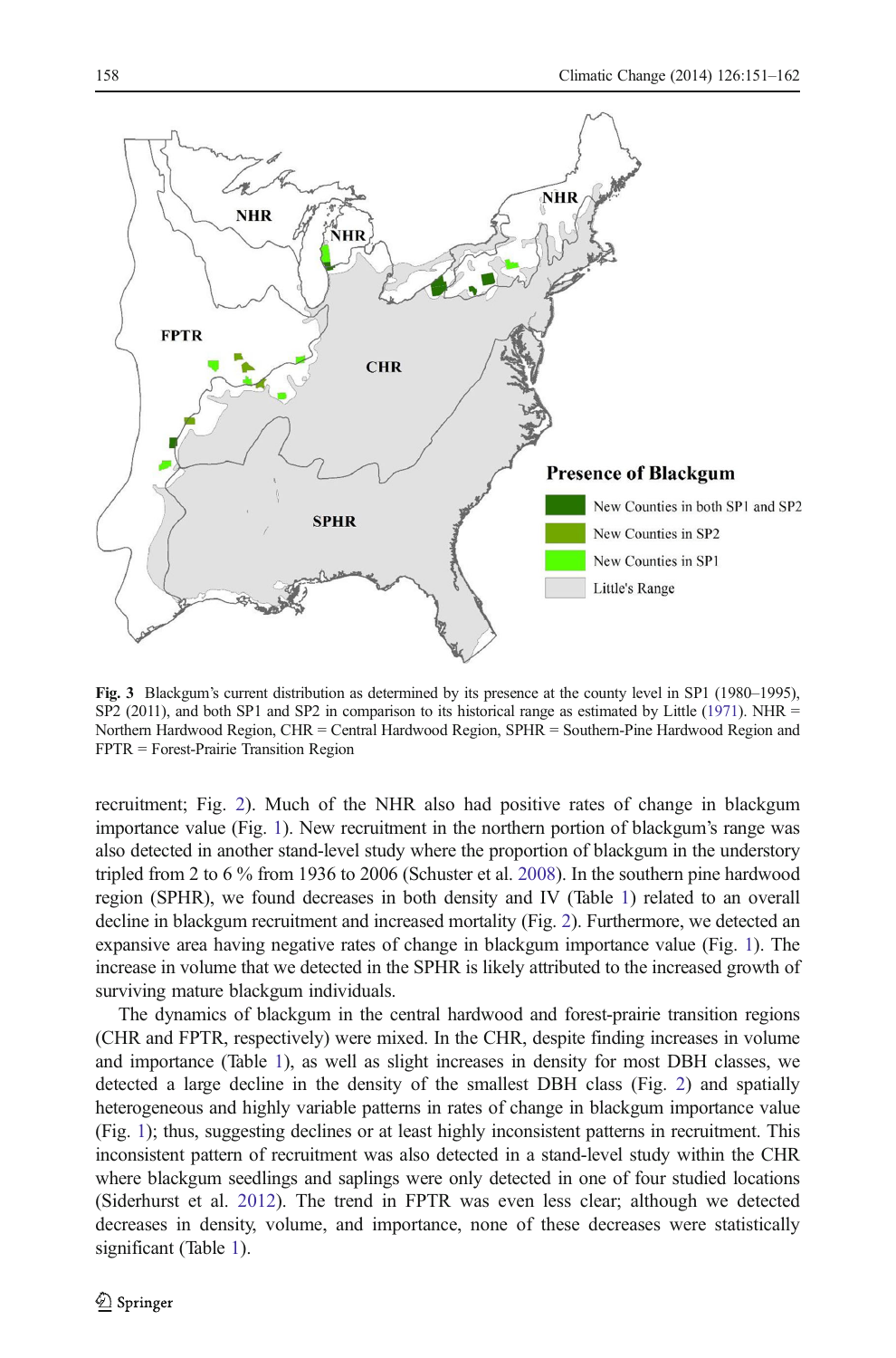The second line of evidence that blackgum's native range is shifting northward was the detection of blackgum in counties outside of its historically estimated range (Little [1971](#page-10-0)). These "new" counties were located primarily along blackgum's historical northern boundary (Fig. [3\)](#page-7-0). This pattern indicates that either blackgum was not detected in the original surveys used to estimate its historical range or that blackgum has migrated. The aforementioned increase in blackgum recruitment in the NHR, however, suggests the latter is more likely. Further, expansion into new regions is viable because blackgum is primarily avian dispersed (Abrams [2007](#page-9-0)), meaning it could be transported and germinate in new habitats.

#### 4.2 Evidence of climate-induced range shift

We argue that the observed northward shift in blackgum's range is closely related to recent climate change. Woodall et al. [\(2009\)](#page-11-0) hypothesized that a tree species migrating in response to climate change would have younger trees establishing further north than already-established seed-producing trees, as well as both declines in regeneration and persistent growth of established trees in the southern-most portions of the species' range. The new recruitment and potential expansion we observed in the north along with the decline in recruitment and continued growth of established trees we observed in the south agrees with this hypothesis. Furthermore, the northward expansion (as shown in Fig. [2\)](#page-6-0) is more likely due to climate change than to natural and/or assisted dispersal, as we only observed northward expansion, despite the absence of barriers for natural and/or assisted dispersal into the southern and southwestern regions.

The underlying assumption of our climate-induced range shift hypothesis is that regional changes in temperature and precipitation throughout the eastern United States (e.g. Karl et al. [2009](#page-10-0)) can affect blackgum's ability to establish, grow, and/or reproduce. Stand-level studies have found such evidence. For example, increased blackgum growth has been observed in response to both increased soil moisture (Hanson et al. [2001\)](#page-10-0) and decreased pre-growingseason water stress (Abrams et al. [2001\)](#page-10-0). Patterns related to temperature are more complex, as blackgum growth may be negatively related to temperatures during the same growing season (Abrams and Black [2000](#page-9-0); Abrams et al. [2001](#page-10-0)), but recruitment and germination can be positively affected by warm spring temperature (DeBell and Naylor [1972;](#page-10-0) Ibáñez et al. [2007](#page-10-0)).

Given that regional ecological trends are primarily guided by continental or sub-continental factors such as climate (Ricklefs and Jenkins [2011](#page-11-0); Shen et al. [2012](#page-11-0)) and blackgum growth and recruitment are both affected by moisture and/or temperature (Abrams and Black [2000](#page-9-0); Abrams et al. [2001;](#page-10-0) Hanson et al. [2001](#page-10-0); Ibáñez et al. [2007\)](#page-10-0), one would expect the changes in blackgum abundance that we detected should correspond to recent regional changes in these climatic factors. Such correspondence, however, was only partially detected. For example, we detected increased recruitment, positive rates of change in IV, and northward expansion along the CHR-NHR border and into the NHR (Table [1](#page-2-0) and Figs. 1, [2](#page-6-0) and [3\)](#page-7-0) where precipitation has increased over the past 50 years (Karl et al. [2009](#page-10-0)). However, the spatial patterns of changes in blackgum abundance and annual precipitation do not overlap in the SPHR. This is potentially due the seasonal changes in precipitation patterns. For instance, although southeastern United States had an overall decrease in annual precipitation, there was an increase in precipitation near the end of the growing season (Karl et al. [2009\)](#page-10-0), where we observed slight increase in backgum IV during the study period (Fig. [1](#page-2-0)). In addition, vegetation growth cannot be benefitted by excessive rainfall events, which have increased in frequency during the study period (Groisman et al. [2001](#page-10-0); Karl et al. [2009;](#page-10-0) Stocker et al. [2013\)](#page-11-0). On the other hand, vegetation can be greatly stressed by high temperature and low precipitation during the growing season.

The observed spatial discrepancies between changes in blackgum and climate also suggest that more localized processes (e.g. competition, land management, invasive species, herbivory,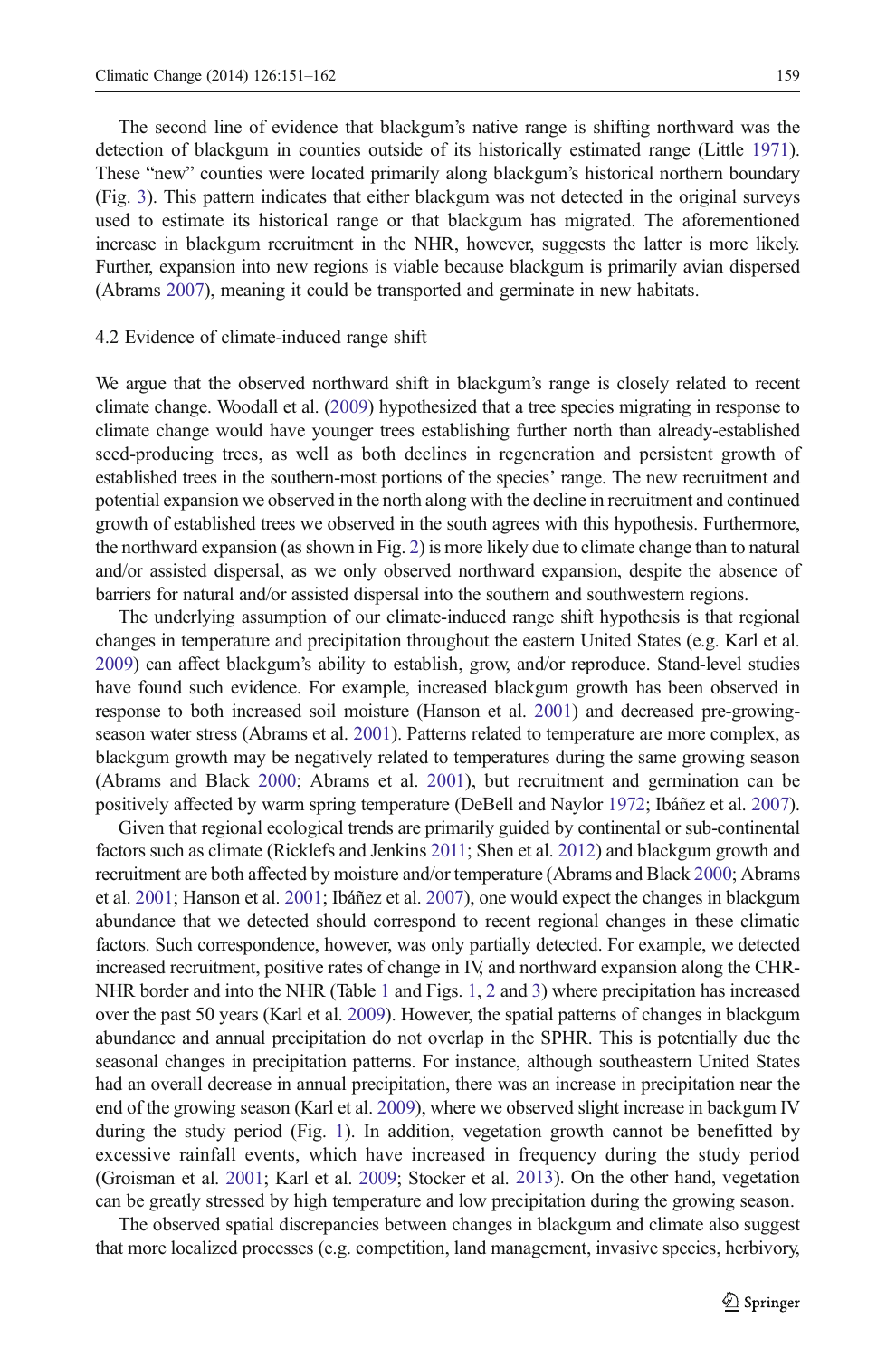<span id="page-9-0"></span>etc.) have also contributed to the detected shift in blackgum's range, implying the need to consider how interactions between localized processes and regional climate (i.e., cross-scale interactions) affect tree range shifts in future investigations (Heffernan et al. [2014\)](#page-10-0).

#### 4.3 Future research directions and improvements

Our findings revealed three future research directions for investigations into tree range expansion. First, research on range shifts has mostly focused on changes at higher latitudes since species in these regions are expected to migrate faster and farther than southern species (Malcolm et al. [2002](#page-10-0); Woodall et al. [2009\)](#page-11-0). We argue, however, that future research needs to pay closer attention to factors that are influencing species decline in their southern ranges as observed in our study. Second, although we found strong evidence that blackgum responded to climate change via migration in a relatively brief period (i.e., approximately 20 years), other more specialist species (i.e., species with more constrained niches) may not be able to do so, putting them at risk of extirpation if they are not able to adapt (Chen et al. [2011;](#page-10-0) Fridley et al. [2007](#page-10-0); Jump and Peñuelas [2005](#page-10-0)). Future studies should therefore investigate specialist tree species to determine if such concerns are warranted. Third, as advocated by Petchey and Gaston ([2006](#page-11-0)), an ecological trait-based approach (e.g. seed dispersal mechanism, shade tolerance, etc.) should be used to investigate climate-induced vegetation dynamics. For example, researchers could choose model species that possess functional traits of interest and then study that species to understand how specific traits will contribute to species-level responses to climate change.

Our findings also revealed two insights into how to improve future investigations into tree responses to climate change. First, results from dendrochronology studies can help to confirm our findings (e.g. a study in the NHR could support the pattern of new recruitment and confirm the ages of trees present). Furthermore, our findings can help indicate areas where it would be beneficial to conduct such dendrochronology studies (e.g. FPTR and NHR). Second, future investigations should consider cross-scale interactions by including other disturbances that have localized processes with regional repercussions (e.g. land-use change, fragmentation) and inter-specific interactions such as herbivory and impact from invasive species to better understand macro-scale patterns as observed in our study that are inherently complex.

Acknowledgments We would like to thank Gabriela Nuñez-Mir, Teresa Clark and Louis Desprez for editing prior versions of this manuscript, and three anonymous reviewers for providing constructive comments on an earlier version of the manuscript.

Author Attribution Johanna Desprez contributed to the idea development, conducted most data analysis, most of the writing and manuscript preparation. Basil V. Iannone III provided intellectual input, statistical and organizational advice, and contributed to editing and writing. Peilin Yang conducted data analysis. Chris Oswalt contributed to data compilation and organization. Songlin Fei contributed the initial idea, participated in data analysis, and manuscript preparation.

Conflict of Interest Not Applicable

## **References**

Abrams MD (2007) Tales from the blackgum, a consummate subordinate tree. Bioscience 57:347–359 Abrams MD, Black BA (2000) Dendroecological analysis of a mature loblolly pine-mixed hardwood forest at the George Washington Birthplace National Monument, eastern Virginia. J Torrey Bot Soc 127:139–148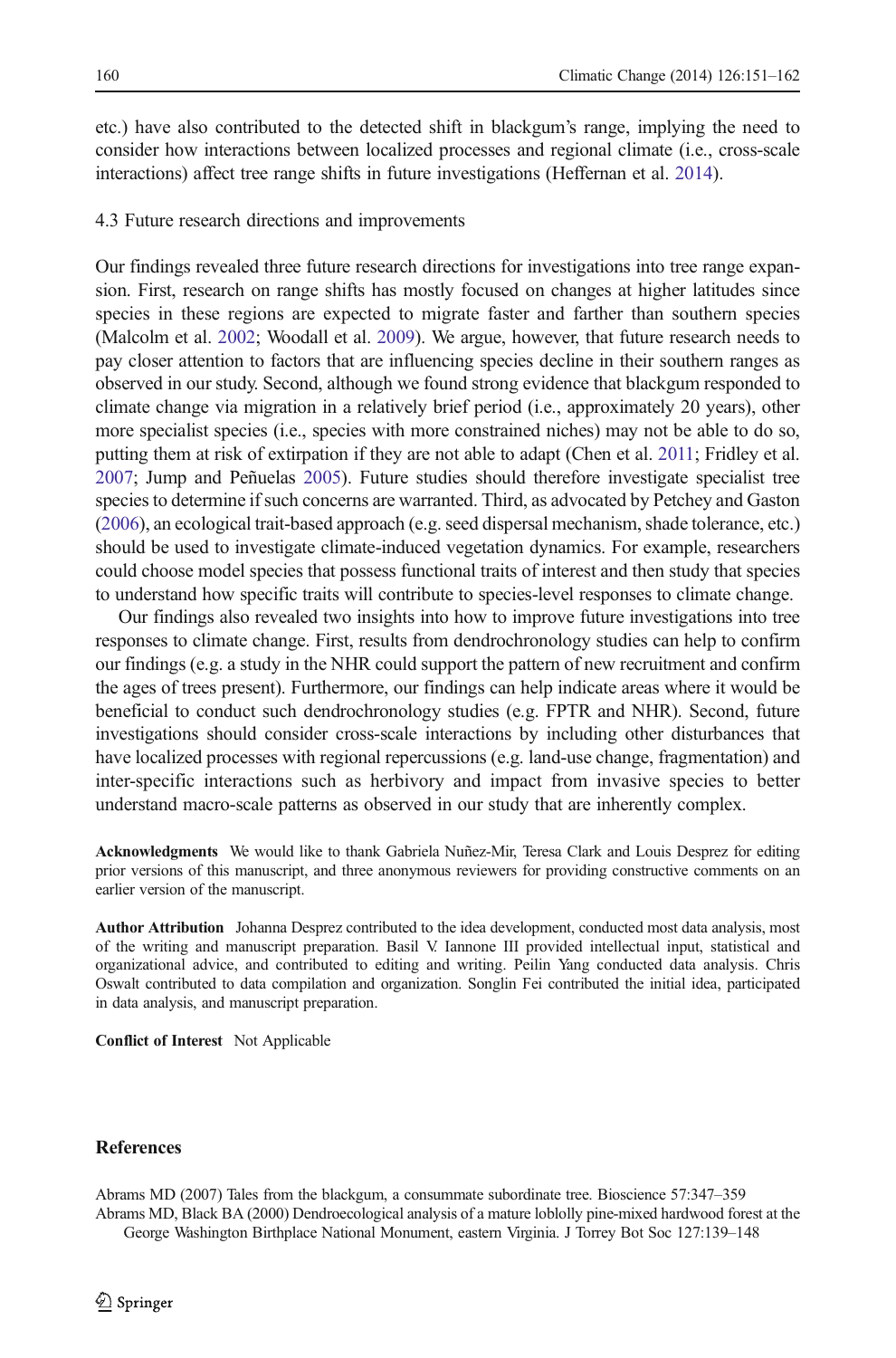- <span id="page-10-0"></span>Abrams MD, Copenheaver CA, Black BA, Svd G (2001) Dendroecology and climatic impacts for a relict, oldgrowth, bog forest in the Ridge and Valley Province of central Pennsylvania, USA. Can J Bot 79:58–69
- Augé RM, Moore JL (2002) Stomatal response to nonhydraulic root-to-shoot communication of partial soil drying in relation to foliar dehydration tolerance. Environ Exp Bot 47:217–229
- Bailey RG, Avers PE, King T, McNab WH (1994) Ecoregions and subregions of the United States (map). Washington, DC. US Geological Survey. Scale 1
- Bechtold WA, Patterson PL (eds.) (2005) The enhanced forest inventory and analysis program national sampling design and estimation procedures. General Technical Report SRS-80., U.S. Department of Agriculture, Forest Service, Southern Research Station, Asheville.
- Burns RM, Honkala BH (1990) Silvics of North America: Volume 2, Hardwoods. Agriculture handbook 654
- Chen I-C, Hill JK, Ohlemüller R, Roy DB, Thomas CD (2011) Rapid range shifts of species associated with high levels of climate warming. Science 333:1024–1026
- Conner WH, Song B, Williams TM, Vernon JT (2011) Long-term tree productivity of a South Carolina coastal plain forest across a hydrology gradient. J Plant Ecol 4:67–76
- Curtis JT, McIntosh RP (1951) An upland forest continuum in the prairie-forest border region of Wisconsin. Ecology 32:476–496
- Dale VH, Joyce LA, McNulty S, Neilson RP, Ayres MP, Flannigan MD, Hanson PJ, Irland LC, Lugo AE, Peterson CJ (2001) Climate change and forest disturbances: climate change can affect forests by altering the frequency, intensity, duration, and timing of fire, drought, introduced species, insect and pathogen outbreaks, hurricanes, windstorms, ice storms, or landslides. Bioscience 51:723–734
- DeBell DS, Naylor AW (1972) Some factors affecting germination of swamp tupelo seeds. Ecology 53:504–506 Engler R, Randin CF, Vittoz P, Czáka T, Beniston M, Zimmermann NE, Guisan A (2009) Predicting future
- distributions of mountain plants under climate change: does dispersal capacity matter? Ecography 32:34–45 Fridley JD, Vandermast DB, Kuppinger DM, Manthey M, Peet RK (2007) Co–occurrence based assessment of
- habitat generalists and specialists: a new approach for the measurement of niche width. J Ecol 95:707–722
- Gonzalez P, Hasson R, Lakyda P, McCallum I, Nilsson S, Pulhin J, van Rosenberg B, Scholes B, Shvidenko A, Barber CV, Persson R (2005) Forest and woodland systems. In: Hassan R, Scholes R, Ash N (eds) Millennium ecosystem assessment: ecosystems and human well-being: current state & trends assessment. Island Press, Washington, pp 585–621
- Groisman PY, Knight RW, Karl TR (2001) Heavy precipitation and high streamflow in the contiguous United States: trends in the twentieth century. Bull Am Meteorol Soc 82:219–246
- Hanson PJ, Todd DE, Amthor JS (2001) A six-year study of sapling and large-tree growth and mortality responses to natural and induced variability in precipitation and throughfall. Tree Physiol 21:345–358
- Harcombe PA, Leipzig LEM, Elsik IS (2009) Effects of hurricane Rita on three long-term forest study plots in east Texas, USA. Wetlands 29:88–100
- Heffernan JB, Soranno PA, Angilletta MJ, Buckley LB, Gruner DS, Keitt TH, Kellner JR, Kominoski JS, Rocha AV, Xiao J, Harms TK, Goring SJ, Koenig LE, McDowell WH, Powell H, Richardson AD, Stow CA, Vargas R, Weathers KC (2014) Macrosystems ecology: understanding ecological patterns and processes at continental scales. Front Ecol Environ 12:5–14
- Hutchinson TF, Yaussy DA, Long RP, Rebbeck J, Sutherland EK (2012) Long-term (13-year) effects of repeated prescribed fires on stand structure and tree regeneration in mixed-oak forests. Forest Ecol Manag 286:87– 100
- Ibáñez I, Clark JS, LaDeau S, Lambers JHR (2007) Exploiting temporal variabiliyt to understand tree recruitment response to climate change. Ecol Monogr 77:163–177
- Jump AS, Peñuelas J (2005) Running to stand still: adaptation and the response of plants to rapid climate change. Ecol Lett 8:1010–1020
- Karl TR, Melillo JM, Peterson TC (2009) Global climate change impacts in the United States. Cambridge University Press, Cambridge
- Keeley JE (1979) Population differentiation along a flood frequency gradient: physiological adaptations to flooding in Nyssa sylvatica. Ecol Monogr 49:89–<sup>108</sup>
- Kelly AE, Goulden ML (2008) Rapid shifts in plant distribution with recent climate change. Proc Natl Acad Sci U S A 105:11823–11826
- Li L, Li W, Barros AP (2013) Atmospheric moisture budget and its regulation of the summer precipitation variability over the Southeastern United States. Clim Dyn 41:1–19
- Lindner M, Maroschek M, Netherer S, Kremer A, Barbati A, Garcia-Gonzalo J, Seidl R, Delzon S, Corona P, Kolström M (2010) Climate change impacts, adaptive capacity, and vulnerability of European forest ecosystems. Forest Ecol Manag 259:698–709
- Little EL (1971) Atlas of United States trees: Vol. 1. Conifers and important hardwoods. US Dep. Agric. Misc. Publ.
- Malcolm JR, Markham A, Neilson RP, Garaci M (2002) Estimated migration rates under scenarios of global climate change. J Biogeogr 29:835–849